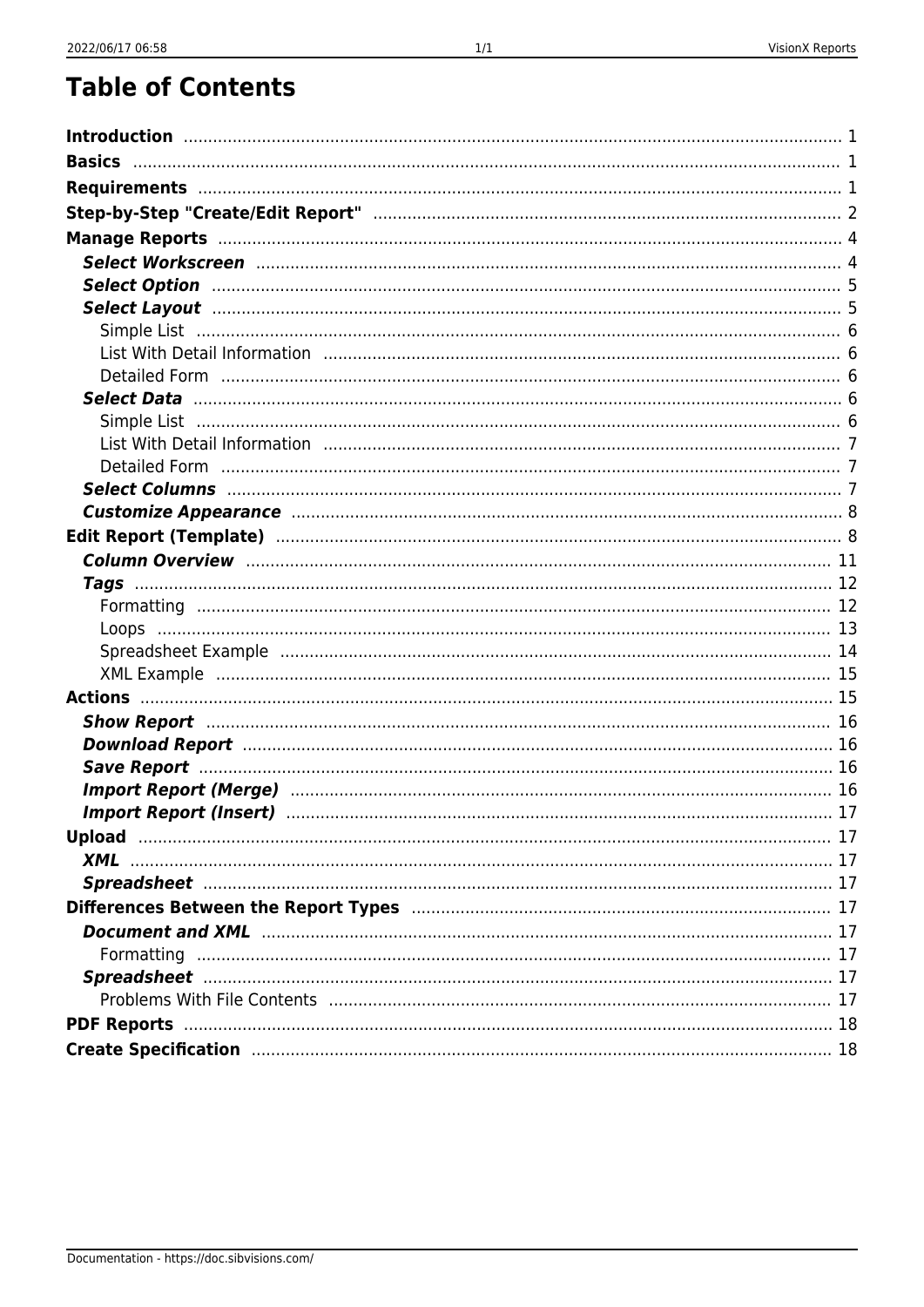# <span id="page-1-0"></span>**Introduction**

The VisionX reports module allows the user to create reports in the following formats: Word RTF (documents), Excel (spreadsheets), XML, and PDF. Reports are used to provide selected data for the user to download. For certain report types, this data can then be edited locally and uploaded back into the application.

The report templates can easily be edited to adjust content or graphics and modified to match the user's corporate design.

The following chapters provide a detailed description of the creation and integration of the different report types as well as examples of their use.

## <span id="page-1-1"></span>**Basics**

Reports are created, edited, added to workscreens, and deleted in the application's menu. As mentioned above, there are four different types of reports:

- Documents (Word RTF Format)
- Spreadsheets (Excel XLS Format)
- XML
- PDF (Documents and spreadsheets)

When a report is created, a template is automatically generated in the respective format. This template can be downloaded, edited, and then uploaded as a modified template. The modified template is then used to create the respective report and is filled with data from the selected tables or records.

The templates use tags as tags for the actual data. These tags can be placed anywhere in the document and can be deleted and later added again. This allows for easy and quick generation of reports from any of the application's tables. Reports are conveniently displayed through the use of actions, such as the click of a button.

# <span id="page-1-2"></span>**Requirements**

To generate a report, a workscreen first has to be created that contains the required database tables. These tables are then used to populate the report. If the data shown in the report is to be restricted by certain filter criteria, those criteria have to be defined in the workscreen. For example, the filter criteria could be one of the following:

- Only display data for the current year
- Only display data for the specified user, etc.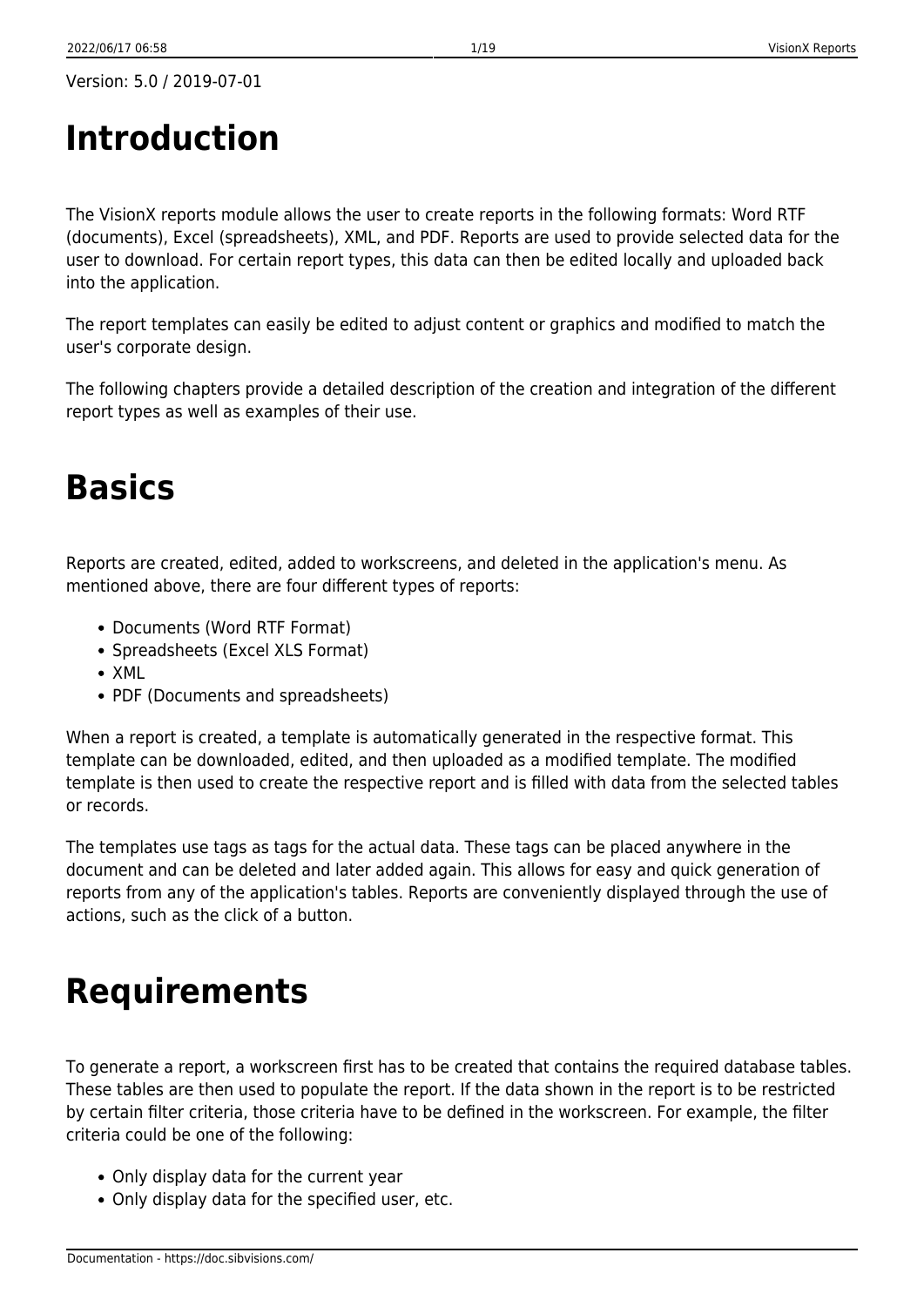Detailed information regarding workscreens and filter can be found in [the VisionX documentation](https://doc.sibvisions.com/visionx/documentation).

# <span id="page-2-0"></span>**Step-by-Step "Create/Edit Report"**

Once all the requirements have been met, we can begin generating the report. The Reports Wizard in the application's menu is used to create new or edit existing reports.

| Manage Reports<br>$\Box$<br>x                                                        |                                                                             |  |  |  |
|--------------------------------------------------------------------------------------|-----------------------------------------------------------------------------|--|--|--|
| Manage Reports<br>This wizard helps you manage your reports.                         | 凾<br>de<br><b>The </b><br>  en                                              |  |  |  |
| Overview                                                                             | Edit an existing or create a new Report.                                    |  |  |  |
| · Select Screen<br>· Select option<br>· Choose layout<br>Select Data<br>$\mathbf{r}$ | Create a new Report<br>Edit an existing Report<br>Delete an existing Report |  |  |  |
| · Select columns                                                                     | Report<br>Type                                                              |  |  |  |
|                                                                                      | < Previous<br>Cancel<br>Finish<br>Next >                                    |  |  |  |

Since reports are managed by workscreen, the first step in the wizard is the selection of a workscreen.

In the second step, creating a new report or editing an existing report can be chosen.

One of the following report formats is selected in step three:

- Document (=Word RTF Format)
- Spreadsheet (=Excel XLS Format)
- XML
- PDF (Documents and spreadsheets)

Depending on the VisionX license, certain formats may not be accessible or additional formats may be available.

In addition, one of the following report layouts can be chosen:

Simple List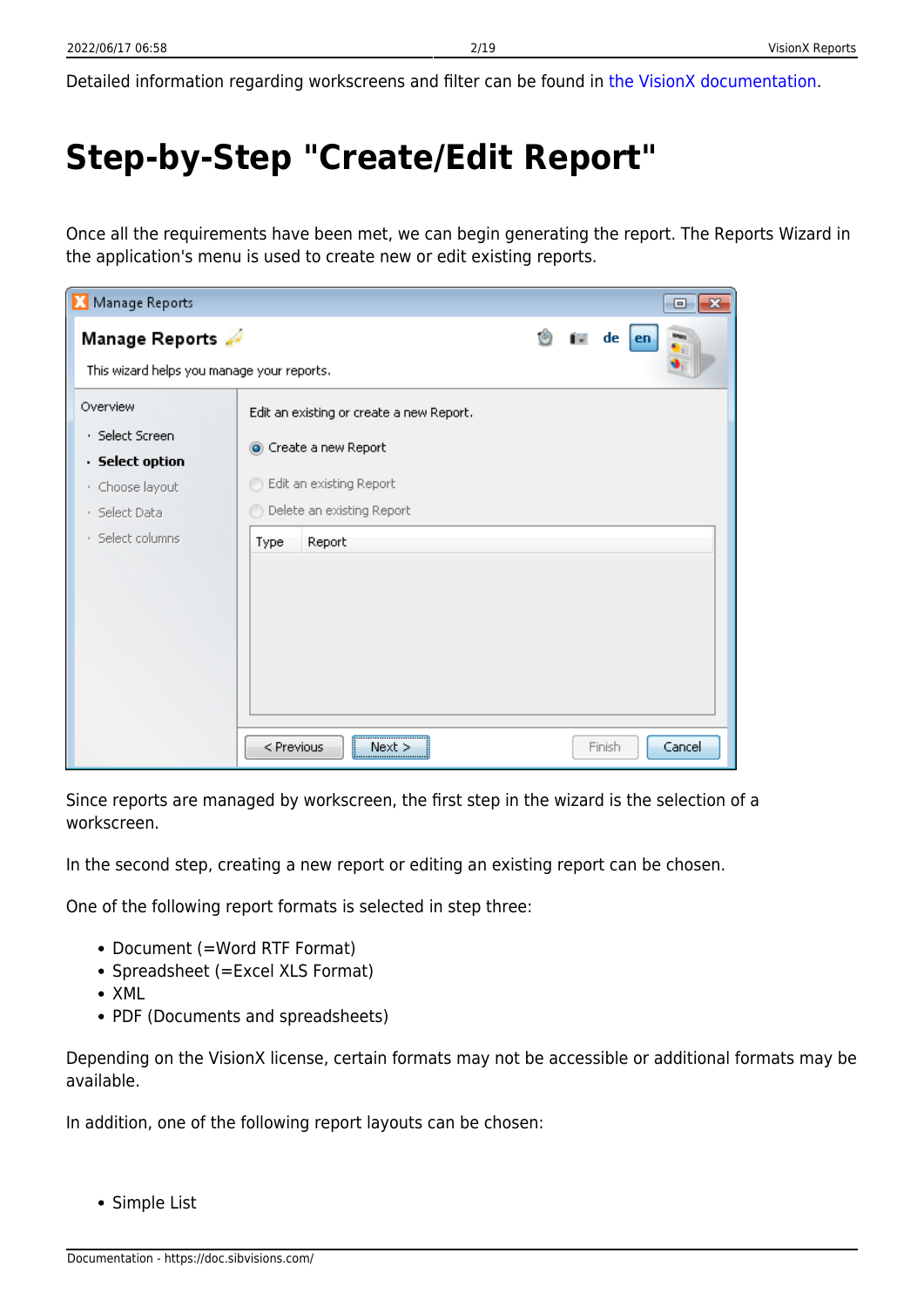A table is displayed as a simple list. The current data filter is applied.

• List With Details

A table is displayed as a list in which for each master record a list of all detail records is shown. The current data filter is applied.

• Form (With Details)

The currently selected master record is displayed as a form, below which detail tables can be shown.

#### $\pmb{\times}$

In the next step, the master table (highest level table in the report) can be selected.

#### $\pmb{\times}$

Depending on the layout, a number of options can be selected. This is particularly relevant for the "List With Details" format. The following options are available:

Checkbox "Show records only for selected master"

If this option is checked, only the selected master record and the respective detail records are displayed in the report.

Checkbox "Show master records only for its selected master"

If this options is checked, all detail records are displayed for all visible master records.

• None of the two options are checked

If there is another level above the master record, no restrictions apply to this additional level.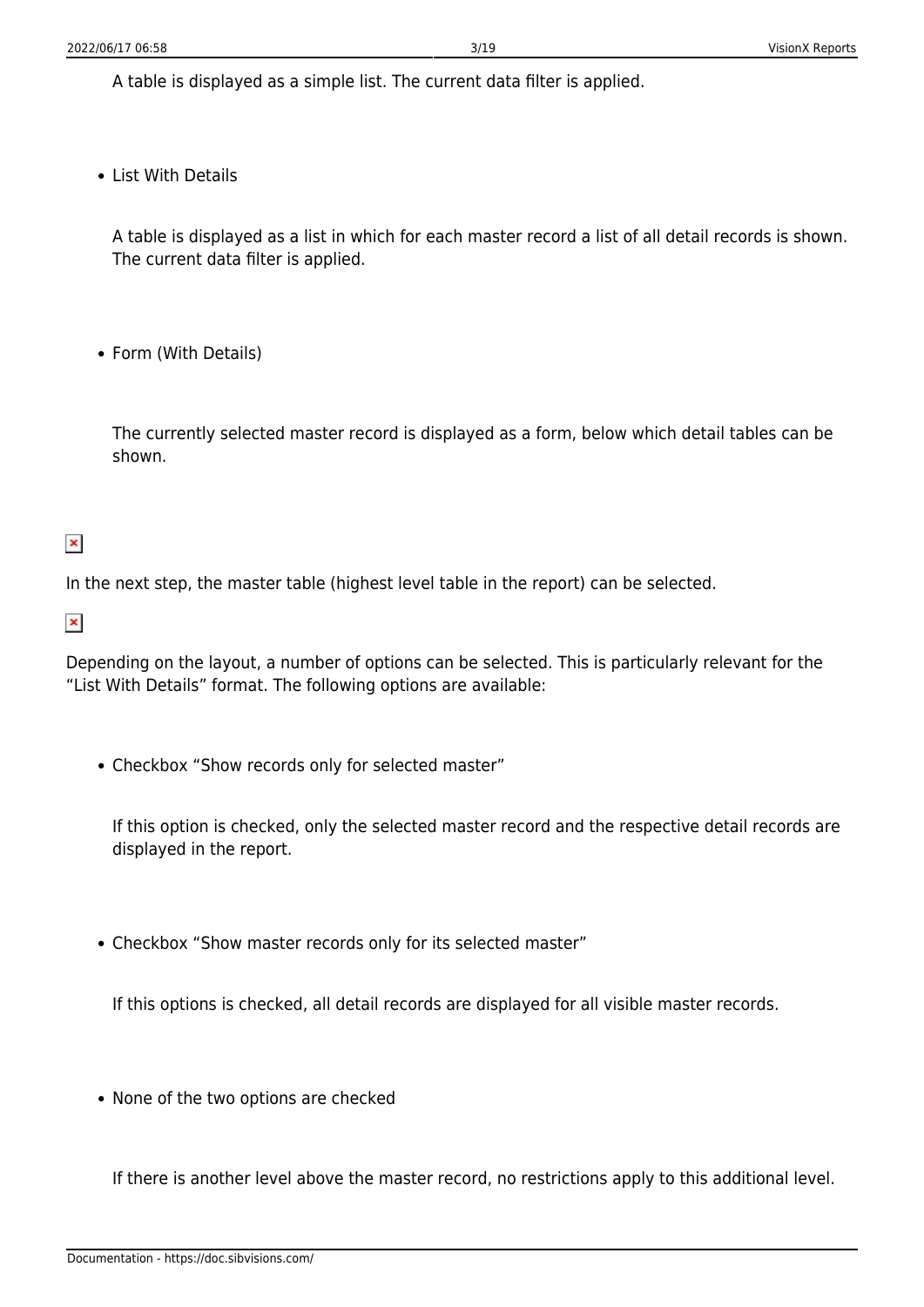Example: For the report, "State" (master) and "City" (detail) are selected; the table state has a master table "Country". In this case, the report shows all states (for all countries!) and every city for each state

 $\pmb{\times}$ 

In the last step, the columns that are to be displayed in the report can be chosen for each table.

 $\pmb{\times}$ 

In this step, the newly created report can be assigned to a button. An action is automatically created, or an existing action is edited, to show the report.

The Reports Wizard can also be used to edit existing reports.

 $\pmb{\times}$ 

To edit an existing report, the report template is downloaded and edited using Microsoft Word, Excel, XML, or any other suitable editor and then uploaded back to the application. The templates are based on tags, which are populated with data from the database tables when the report is created.

## <span id="page-4-0"></span>**Manage Reports**

All examples used on the following pages are based on the sample application "Contacts", which is included with VisionX. The Report Wizard is started by selecting "Report" in the application's menu.

## <span id="page-4-1"></span>**Select Workscreen**

As mentioned previously, every report is based on an existing workscreen which has to be selected when the report is created. The report can then be made available for down- and upload.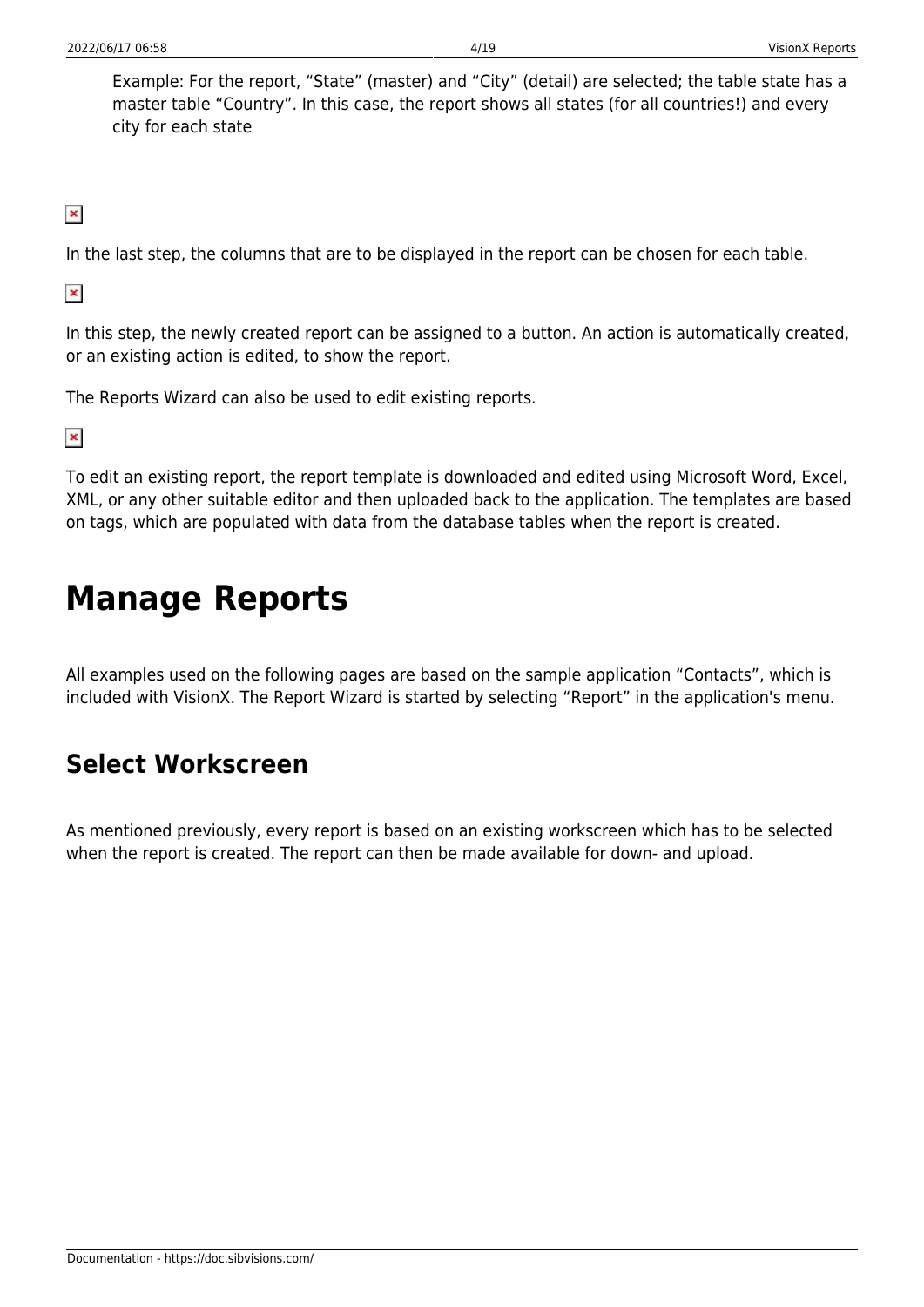| Manage Reports                                               | 同                                                                                                                           |
|--------------------------------------------------------------|-----------------------------------------------------------------------------------------------------------------------------|
| Manage Reports<br>This wizard helps you manage your reports. | $de$ en<br><b>The T</b>                                                                                                     |
| Overview<br>· Select Screen                                  | Select the application screen where you want to integrate a report.<br>(The screen is opened automatically after selection) |
| · Select option<br>· Edit<br>· Column overview               | Screenname<br>Contacts<br><b>New</b>                                                                                        |
|                                                              | User Management                                                                                                             |
|                                                              |                                                                                                                             |
|                                                              |                                                                                                                             |
|                                                              | Finish<br>Cancel<br>$<$ Previous<br>Next                                                                                    |

## <span id="page-5-0"></span>**Select Option**

In the next step, the following choices are available under "Select Option":

- Create a new report
- Edit an existing report
	- $\circ$  Edit the template of an existing report.
	- o Review the list of buttons that use the report in their actions. These can also be edited directly. \*Overview of all columns used in the report and their respective tags.
- Delete an existing report (all links to buttons are deleted)

 $\pmb{\times}$ 

## <span id="page-5-1"></span>**Select Layout**

When a new report is created, the format and a standard layout can be selected. The following formats are available:

- Document (= Word RTF Format)
- Document as PDF
- Spreadsheet (= Excel XLS Format)
- Spreadsheet as PDF
- $\bullet$  XMI

 $\pmb{\times}$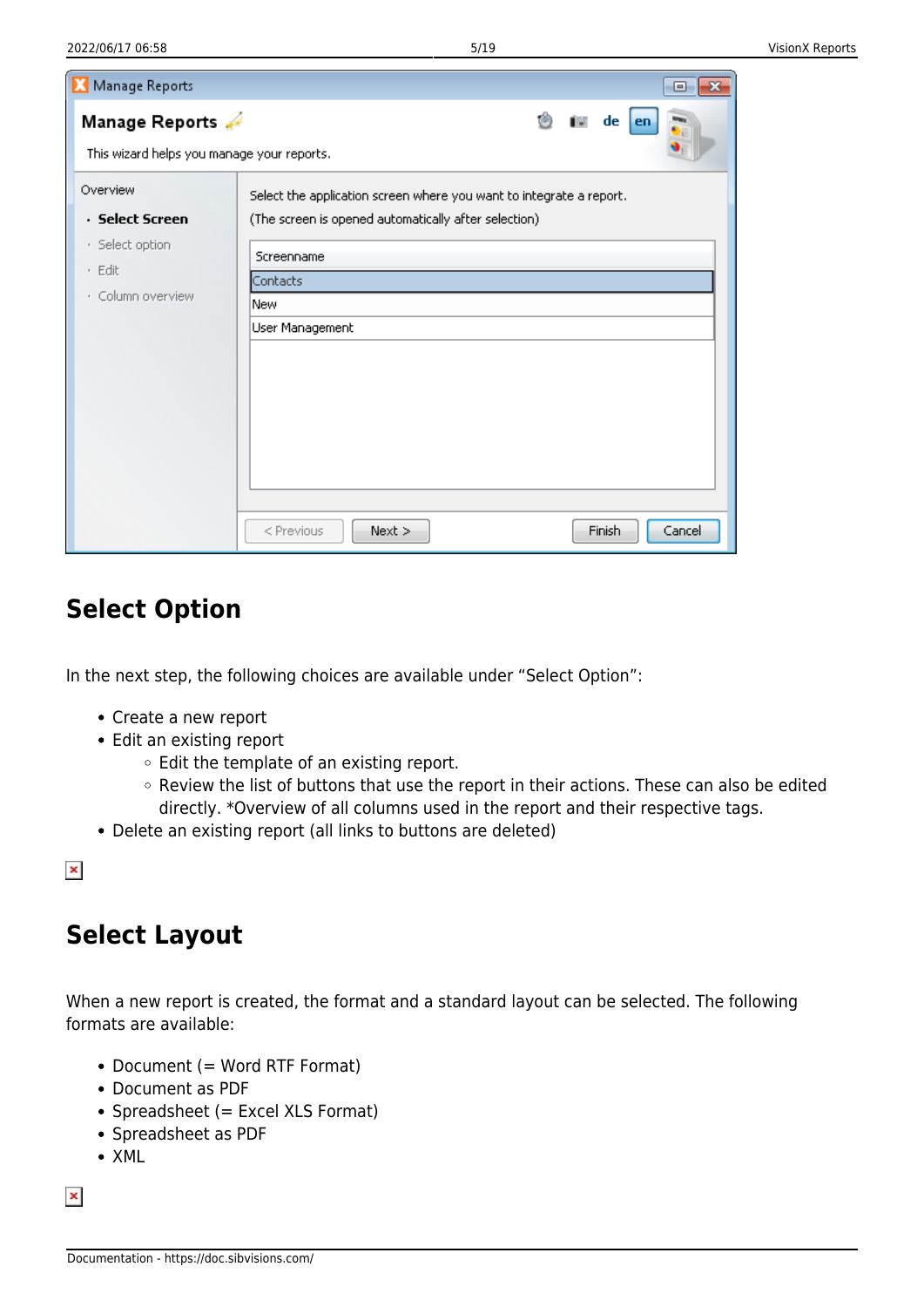#### <span id="page-6-0"></span>**Simple List**

A "simple list" displays the data from a table in list form. Example:

- Workscreen: Contacts
- Type: Document
- Layout: Simple List
- Table: Contacts
- Columns: Salutation, Academic Title, Firstname, Lastname, Street, Filename, Image

#### $\pmb{\times}$

#### <span id="page-6-1"></span>**List With Detail Information**

A report of the type "List with Detail Information" displays a master table with exactly one detail table in list form. Example:

- Workscreen: Contacts
- Type: Document
- Layout: List with Detail Information
- Table: Contacts and Conteduc
- Columns: Salutation, Academic Title, Firstname, Lastname, Filename, Image
- Option "Show detail records only for selected master": not selected
- Option "Start a new page for every master record": not selected

#### $\pmb{\times}$

#### <span id="page-6-2"></span>**Detailed Form**

A report of the type "Detailed Form" allows for the display of a master table as a form, with or without one or more detail tables. In the Report Wizard, the master table is selected first. Then, the detail tables can be selected, if required. In the final step, the columns that are displayed in the report are specified.

 $\pmb{\times}$ 

### <span id="page-6-3"></span>**Select Data**

Depending on the report type, a varying number of tables can be selected.

#### <span id="page-6-4"></span>**Simple List**

Exactly one table can be selected.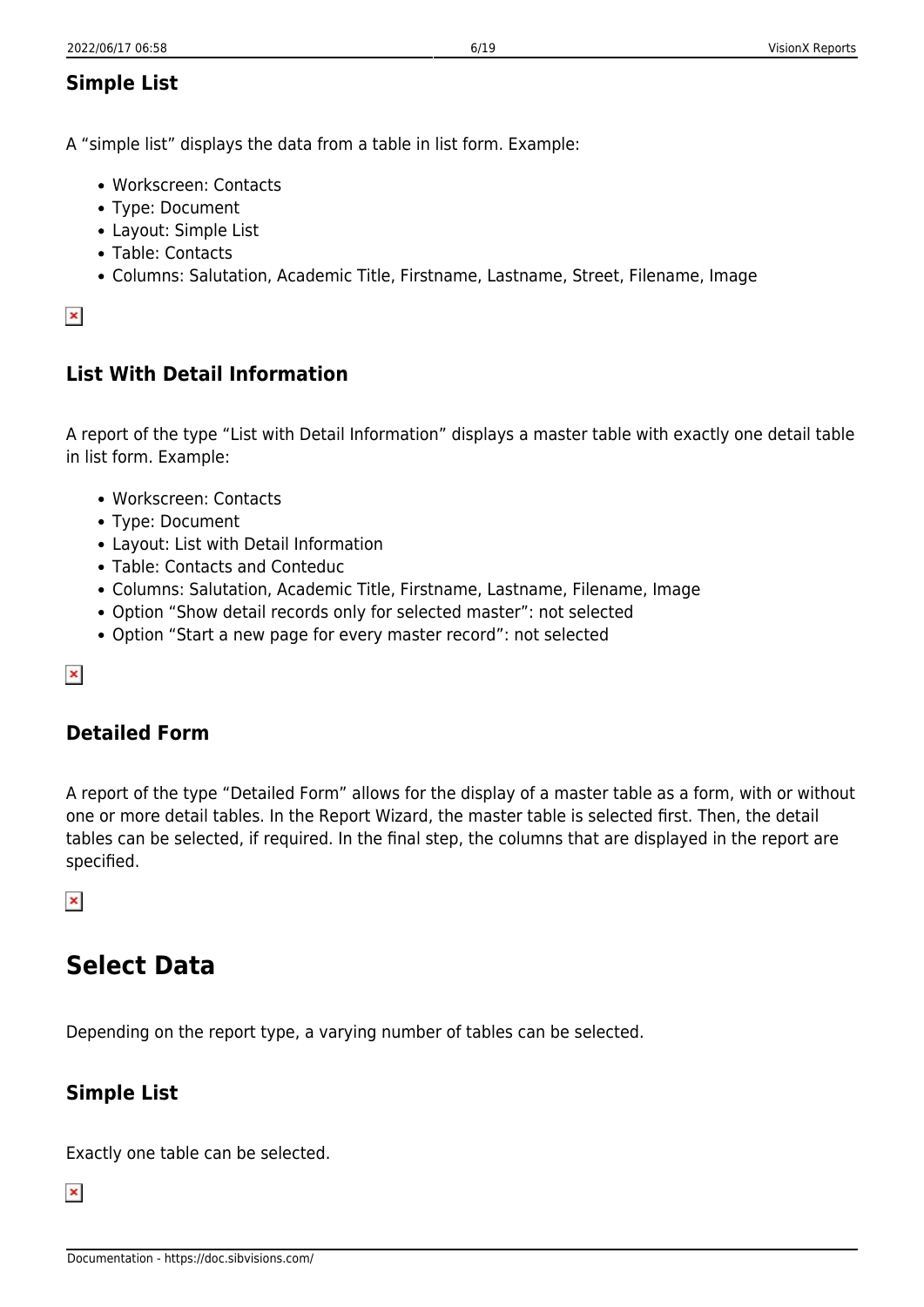#### <span id="page-7-0"></span>**List With Detail Information**

Exactly one master table with a exactly one detail table can be selected.

 $\pmb{\times}$ 

#### <span id="page-7-1"></span>**Detailed Form**

For a detailed form report, a master table can be selected, as well as any number of detail tables. The master table is chosen in the first step:

 $\pmb{\times}$ 

Manage Reports  $\overline{\mathbf{z}}$  $\Box$ 病 de Manage Reports file. en This wizard helps you manage your reports. Overview Select the desired columns. · Select Screen Select Column · Select option  $\Delta$ ⊽ Salutation. À · Choose layout  $\overline{a}$ Academic Title ✓ · Select Data ⊽ Firstname · Select columns ⊽ Lastname Street ✓ Ė ⊽ lNr ⊽ Zip V Town Country ⊽ Birthday ✓ Socialsecnr V I√ All None < Previous Next > Finish Cancel

#### In the next step, the detail tables are selected:

## <span id="page-7-2"></span>**Select Columns**

The following step determines which columns are displayed in the report. Columns can be selected for the master table and for all selected detail tables. There is an additional column for the detail tables that is not selected by default. This column represents a reference to the master table; selecting it is optional.

 $\pmb{\times}$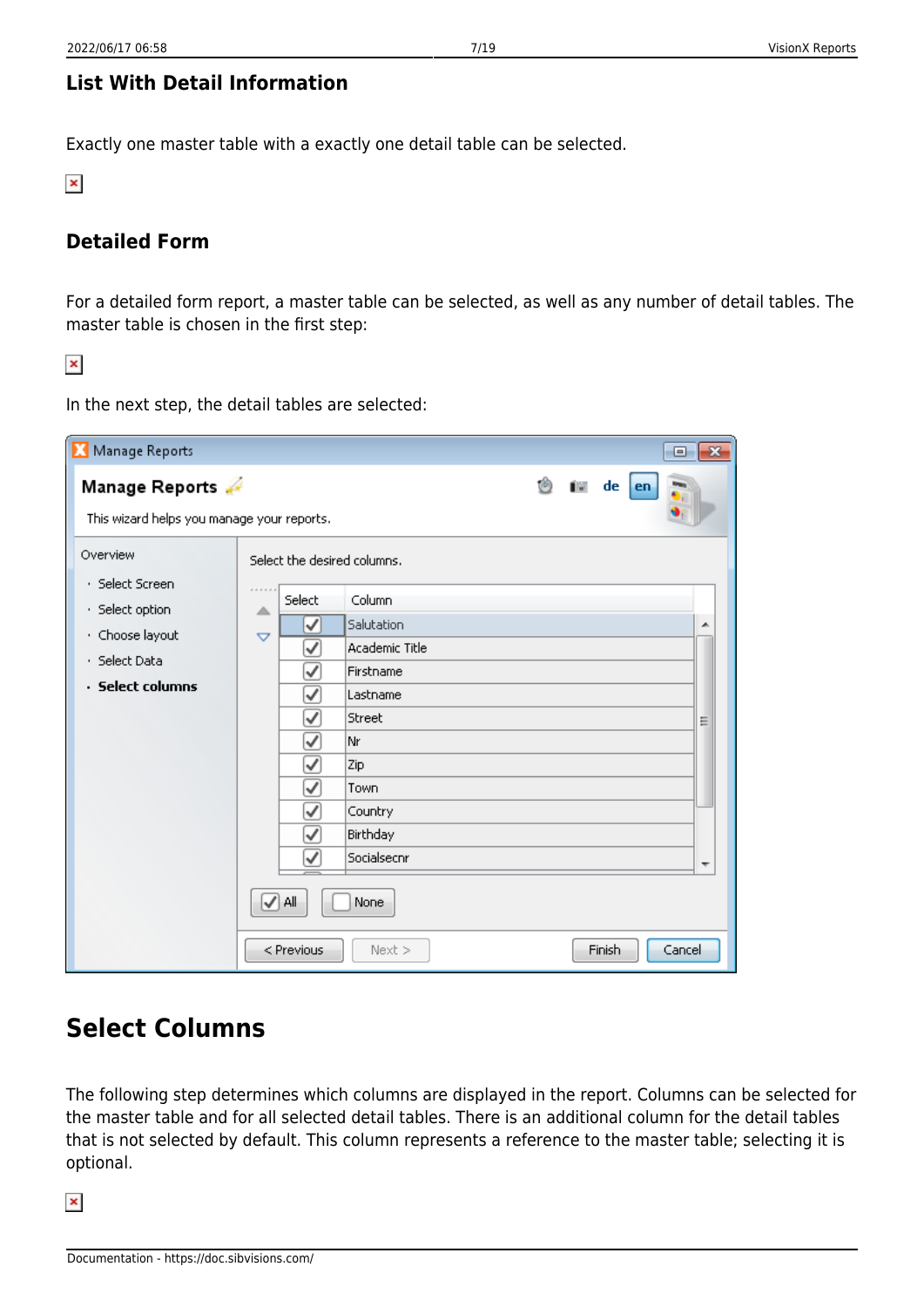<span id="page-8-0"></span>The final option is related to the placement of the master records. If this option is selected, each master record is placed on a new page (for documents) or on a new sheet (for spreadsheets). The option is not selected by default, in which case the master records are placed sequentially on the same page.

| Manage Reports                                                                                                                   | $\Box$<br>-23                                                                                                       |
|----------------------------------------------------------------------------------------------------------------------------------|---------------------------------------------------------------------------------------------------------------------|
| Manage Reports<br>This wizard helps you manage your reports.                                                                     | 1B)<br><b>The</b><br>de<br>en                                                                                       |
| Overview<br>· Select Screen<br>· Select option<br>· Choose layout<br>· Select Data<br>· Select columns<br>· Customize Appearance | Change the appearance of your report with following options.<br>Options<br>Start a new page for every master record |
|                                                                                                                                  | < Previous<br>Cancel<br>Finish<br>$Next$ >                                                                          |

# <span id="page-8-1"></span>**Edit Report (Template)**

After a report has been created, it can be edited at any time. To do this, "Reports" is selected in the application's menu. After the workscreen for which the report was created is chosen, "Edit an existing Report" is selected as well as the report that is to be edited.

After the selection, the following actions can be taken:

- Download template: to download the report template in the respective format (.rtf, .xls, .xml)
- Change template…: to upload a modified template
- Buttons using the report: the respective action (show report, download report …) can be edited by clicking on one of the buttons used by the report

 $\pmb{\times}$ 

To change a template, it is downloaded and saved locally. It is then opened in the respective program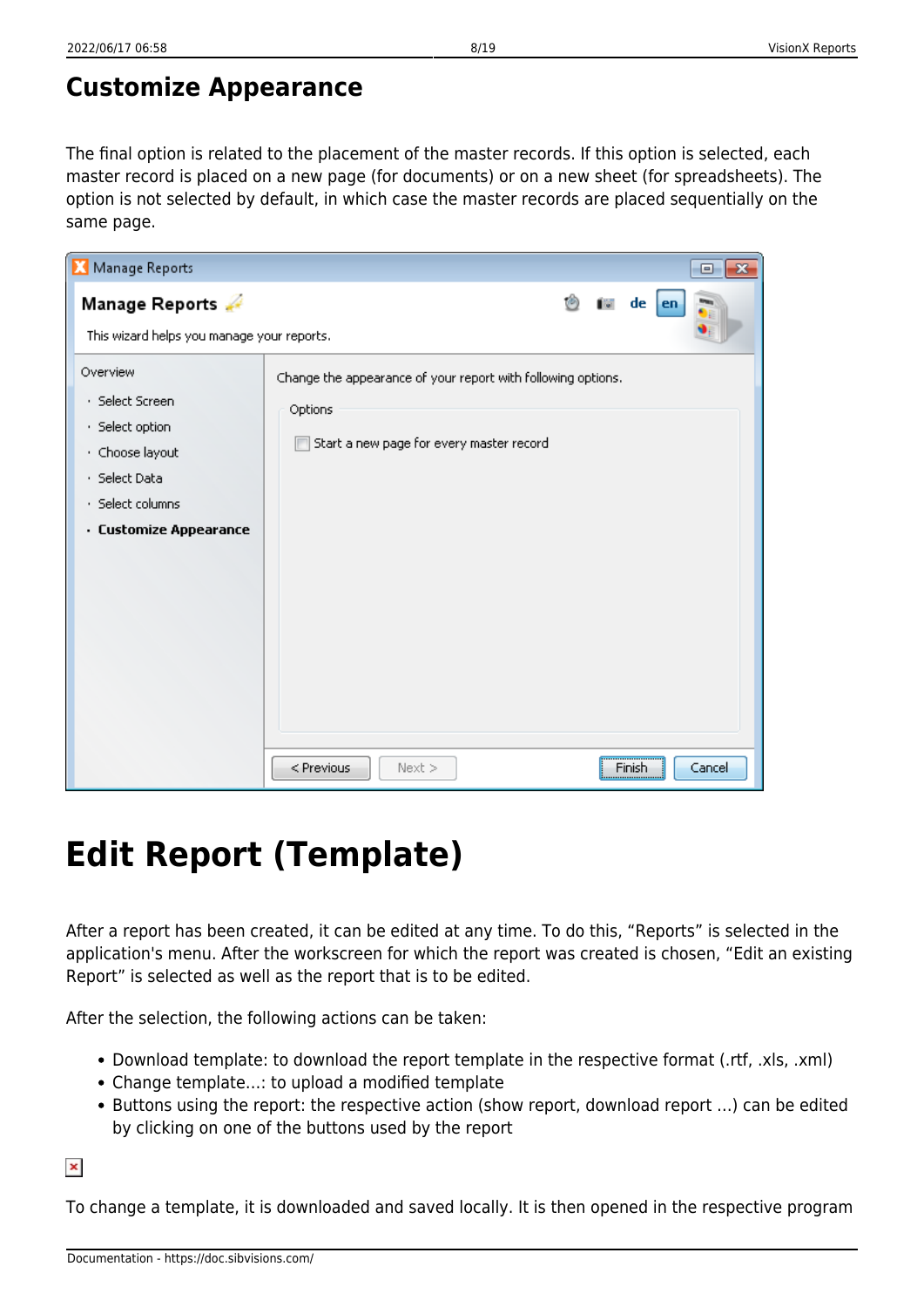$\pmb{\times}$ 

Existing text, such as column labels, can be edited and reformatted in the template. In addition, additional text or pictures can be added to the template and the overall formatting (font, etc.) can be modified.

Tags are replaced by data when the report is created. Columns can be deleted and added again. For detailed information regarding tags please see [Tags.](#page-12-2)

 $\pmb{\times}$ 

After the template has been edited, it is uploaded back into the application using the "Change Template…" button. It is important to note that the master record with its corresponding detail record is also located within a loop tag, which cannot be deleted.

In the example above, the loop tag is placed in the template using font size 1. If the font size is increased, the loop tag is displayed above and below the master record.

 $\pmb{\times}$ 

Example:

- Workscreen: Contacts
- Type: Document
- Layout: List with Detail Information
- Tables: Contacts and Conteduc
- Columns: All columns were selected
- Option "Show records only for selected master": selected
- Option "Start a new page for every master record": not selected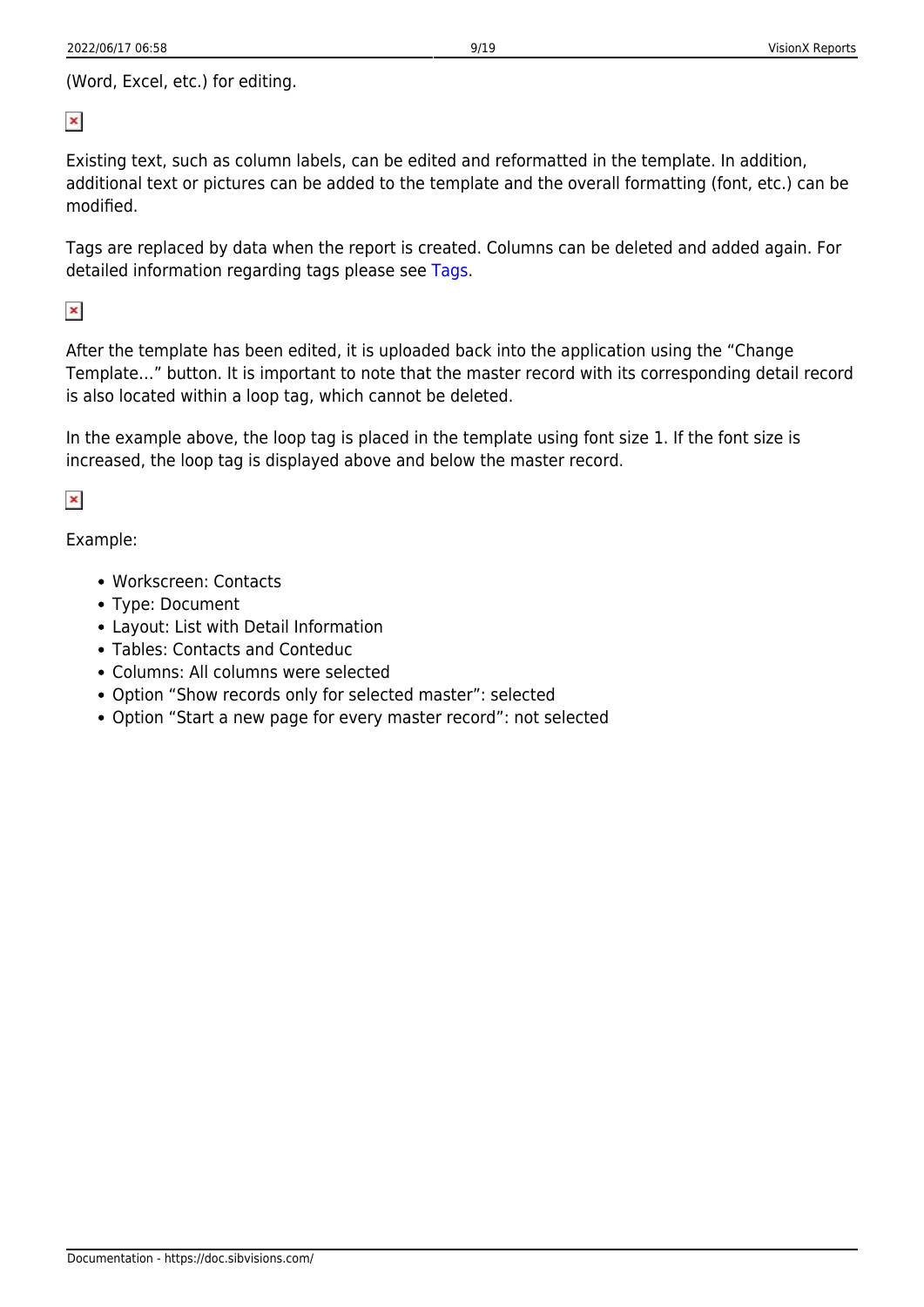|                       | <b>Contacts and Conteduc</b> | <b>VISION</b><br>simplify I' |
|-----------------------|------------------------------|------------------------------|
| Salutation            | Mr                           |                              |
| Academic Title   B.S. |                              |                              |
| Firstname             | Eduard                       |                              |
| Lastname              | Lee                          |                              |
| <b>Street</b>         | Cardinal Drive               |                              |
| Nr                    | 3                            |                              |
| Zip                   | 6340                         |                              |
| Town                  | Groton CT                    |                              |
| Country               | New Country 567              |                              |
| Birthday              | 25.06.1985                   |                              |
| Socialsecnr           | 1231                         |                              |
| Health<br>Insurance   |                              |                              |
| Filename              | eduard.jpg                   |                              |
| Image                 |                              |                              |
| Education             |                              |                              |
|                       |                              |                              |
| Teaching              |                              |                              |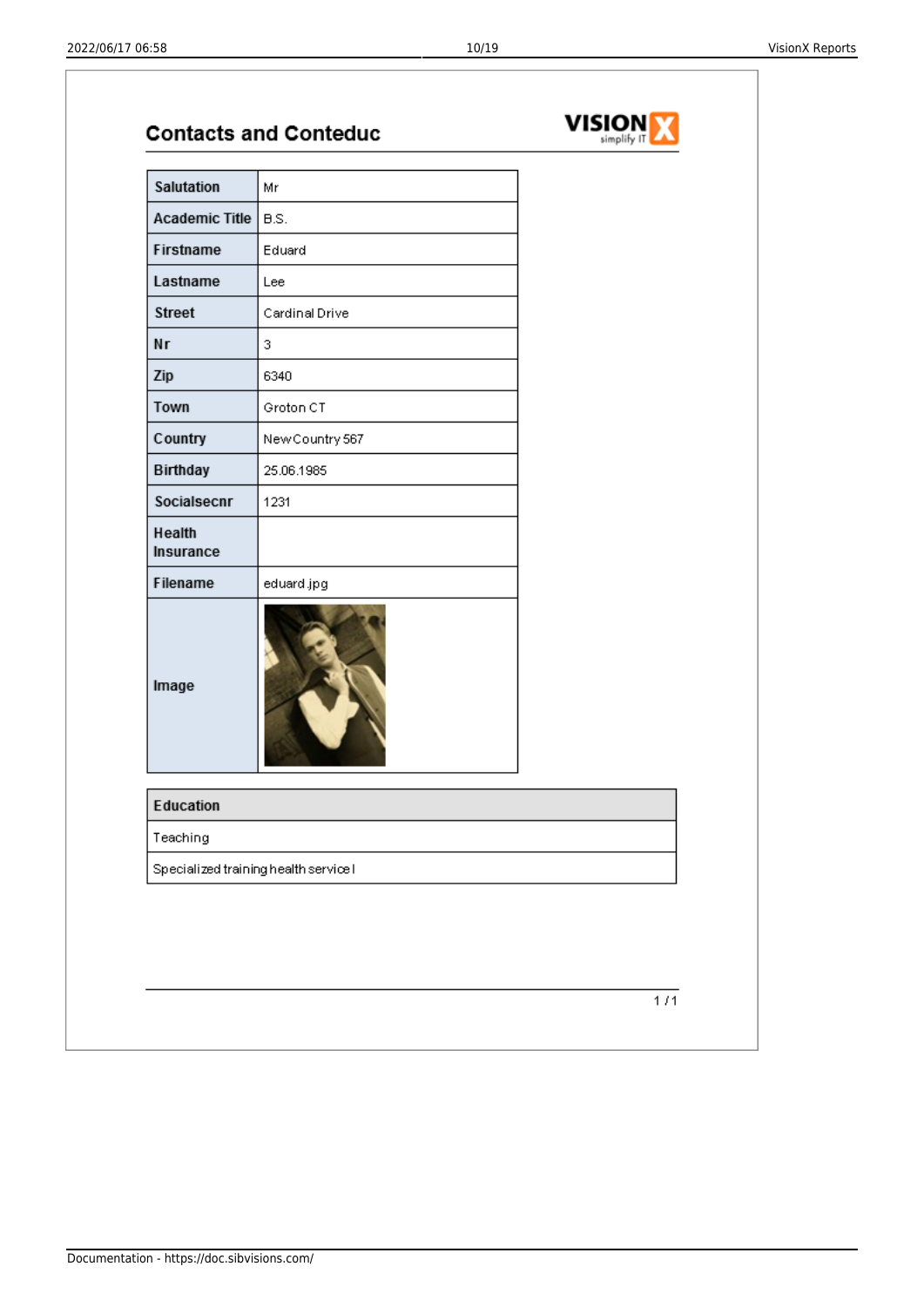**VISION V7** 

| B.S.<br>Eduard<br>Lee<br>Cardinal Drive<br>6340<br>Groton CT<br>New Country 567<br>25.06.1985<br>1231 |                                       |
|-------------------------------------------------------------------------------------------------------|---------------------------------------|
|                                                                                                       |                                       |
|                                                                                                       |                                       |
|                                                                                                       |                                       |
|                                                                                                       |                                       |
|                                                                                                       |                                       |
|                                                                                                       |                                       |
|                                                                                                       |                                       |
|                                                                                                       |                                       |
|                                                                                                       |                                       |
|                                                                                                       |                                       |
|                                                                                                       |                                       |
|                                                                                                       |                                       |
|                                                                                                       |                                       |
|                                                                                                       |                                       |
| eduard.jpg                                                                                            |                                       |
|                                                                                                       |                                       |
|                                                                                                       |                                       |
|                                                                                                       |                                       |
|                                                                                                       |                                       |
|                                                                                                       |                                       |
|                                                                                                       | Specialized training health service I |

## <span id="page-11-0"></span>**Column Overview**

If a column that was deleted from the report is to be added back at a later time, the respective tag tag can be found in the column overview. This overview is displayed after selecting "Edit an existing Report". All columns of the tables used in the report are shown.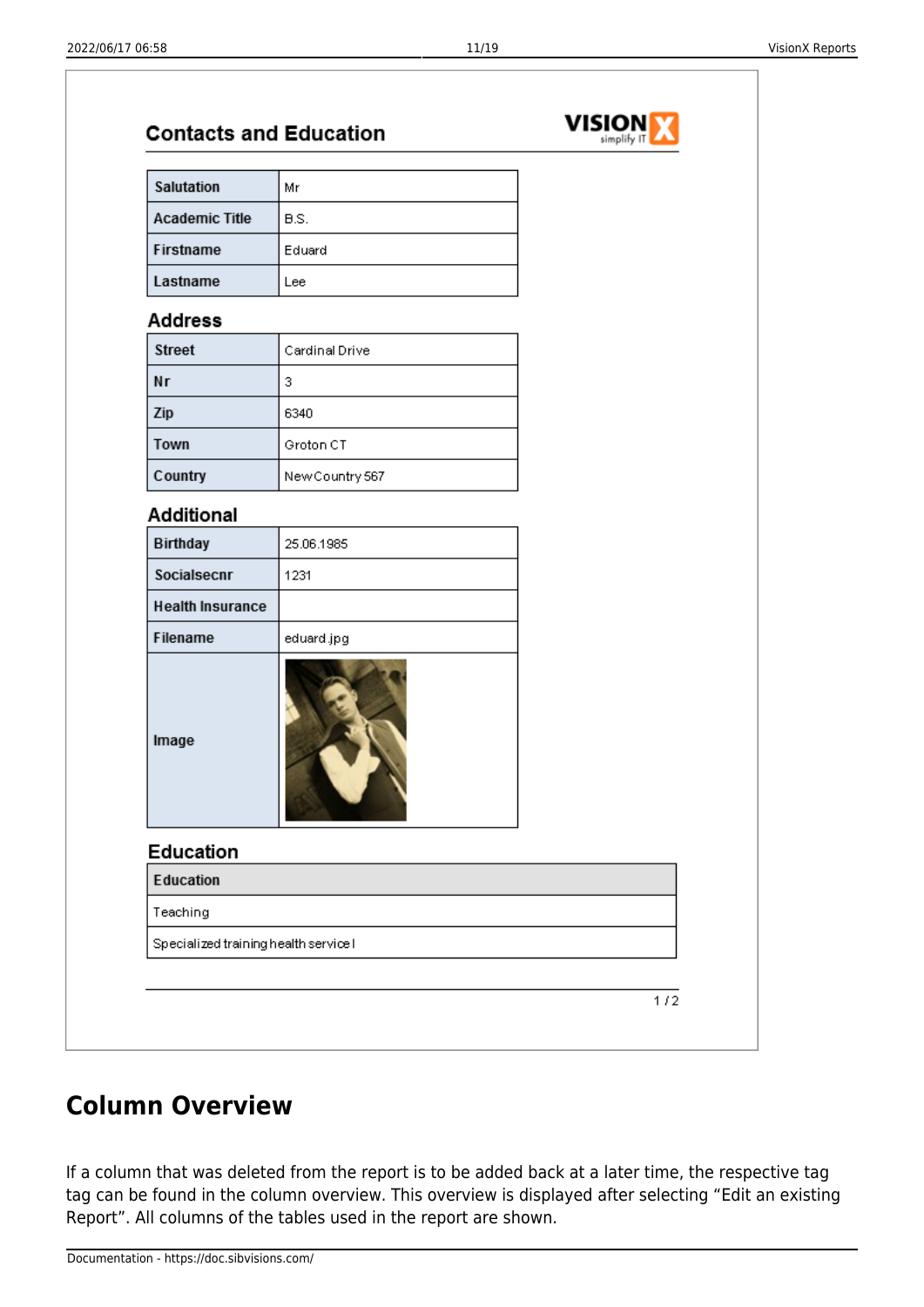## <span id="page-12-2"></span><span id="page-12-0"></span>**Tags**

 $\pmb{\times}$ 

Any column can be added to the report using the defined tags. A tag consists of the column name in [ ] brackets. The predefined tag can be found in the previously discussed column overview.

#### <span id="page-12-3"></span><span id="page-12-1"></span>**Formatting**

Depending on the column type (number, date, etc.), the output value can be formatted automatically. The format is defined in the tag as follows:

• [COLUMNNAME(TYPE=FORMAT)]

Example: [SOCIALSECNR(NUMBER=0000)]

This results in the display of a four digit number, where unused digits are populated with zeros. For example, the number "1" is shown in the report as "0001".

The following types/formats are available:

- [COLUMNNAME(CHECKBOX)]
- [COLUMNNAME(CHECKBOX=Yes, No)]
- [COLUMNNAME(DATE=d. MMMM yyyy)]

Additional information regarding the format can be found here: http://docs.oracle.com/javase/6/docs/api/java/text/SimpleDateFormat.html

 $\bullet$  [COLUMNNAME(NUMBER=#,##0.00)]

Additional information regarding the format can be found here: http://docs.oracle.com/javase/6/docs/api/java/text/DecimalFormat.html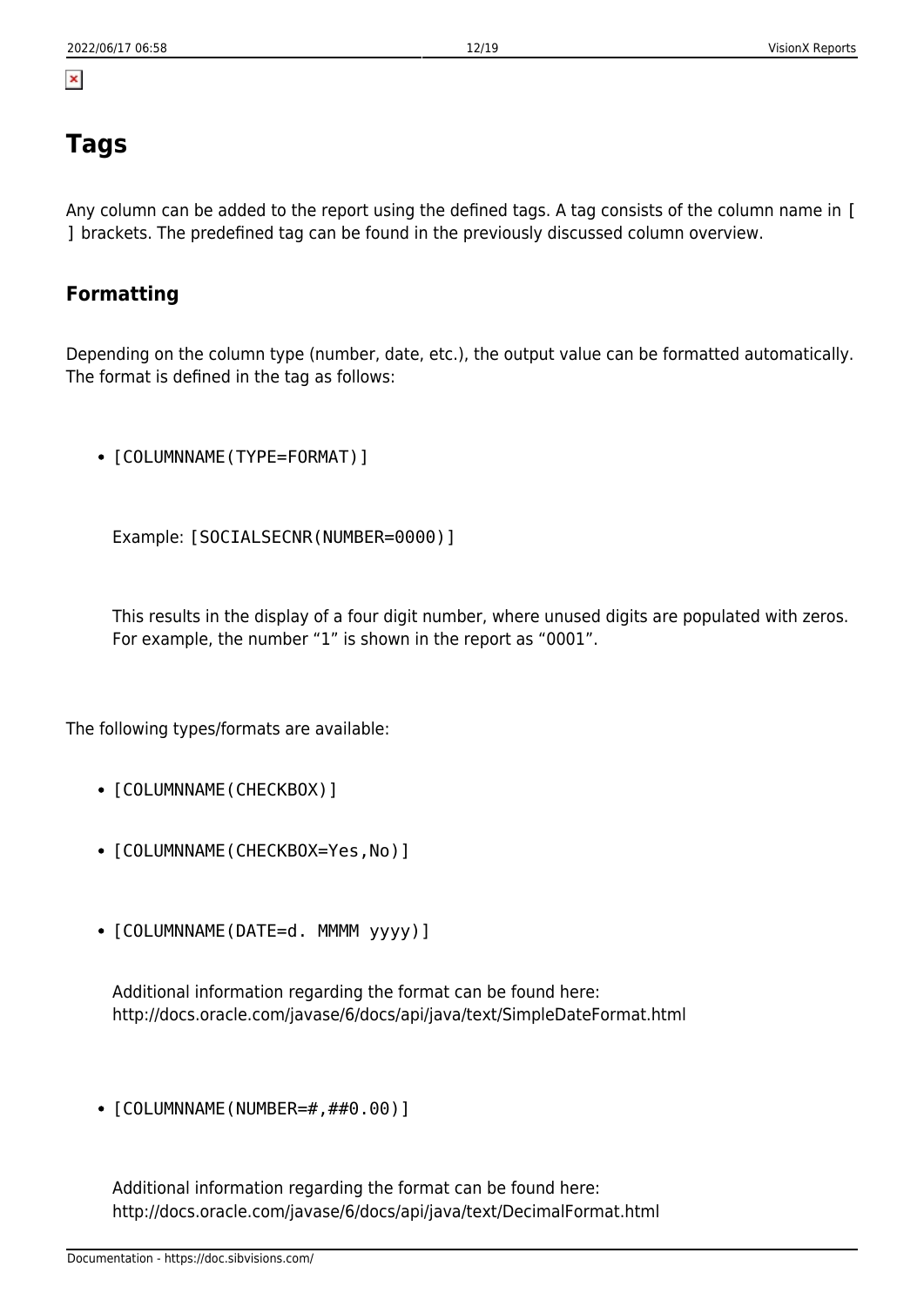#### Important:

For spreadsheet reports, the format should NOT be specified in the tag, since it would be interpreted as text. The format for the cell should be set in the template.

#### <span id="page-13-0"></span>**Loops**

For list type reports (simple list, list with detail information), all columns that are displayed in the report have to be defined within a loop tag. This loop tag has the following format for the beginning and end of the loop:

• [LOOP@tablename]

E.g.: [LOOP@contacts]

A complete loop for a table would be defined as follows:

[LOOP@contacts] [SALU SALUTATION] [FIRSTNAME] [LASTNAME] [LOOP@contacts]

Between the beginning and end of the loop, additional text, formatting, etc. can be added which will then be inserted at the specified location for each record.

The following should be noted:

- The master table's loop tag always has to be opened first
- The master table's loop tag always has to be closed after the detail loops

A loop tag for the master record is not required for reports of the type "detailed form". Columns in the master table can be accessed directly:

- [tablename! COLUMNNAME]
	- E.g. [contacts!FIRSTNAME]

In addition, it is possible to individually access specific row numbers. This makes it easier to display individual detail records. Also, the reference remains within the spreadsheet.

The following format is used to access individual row numbers: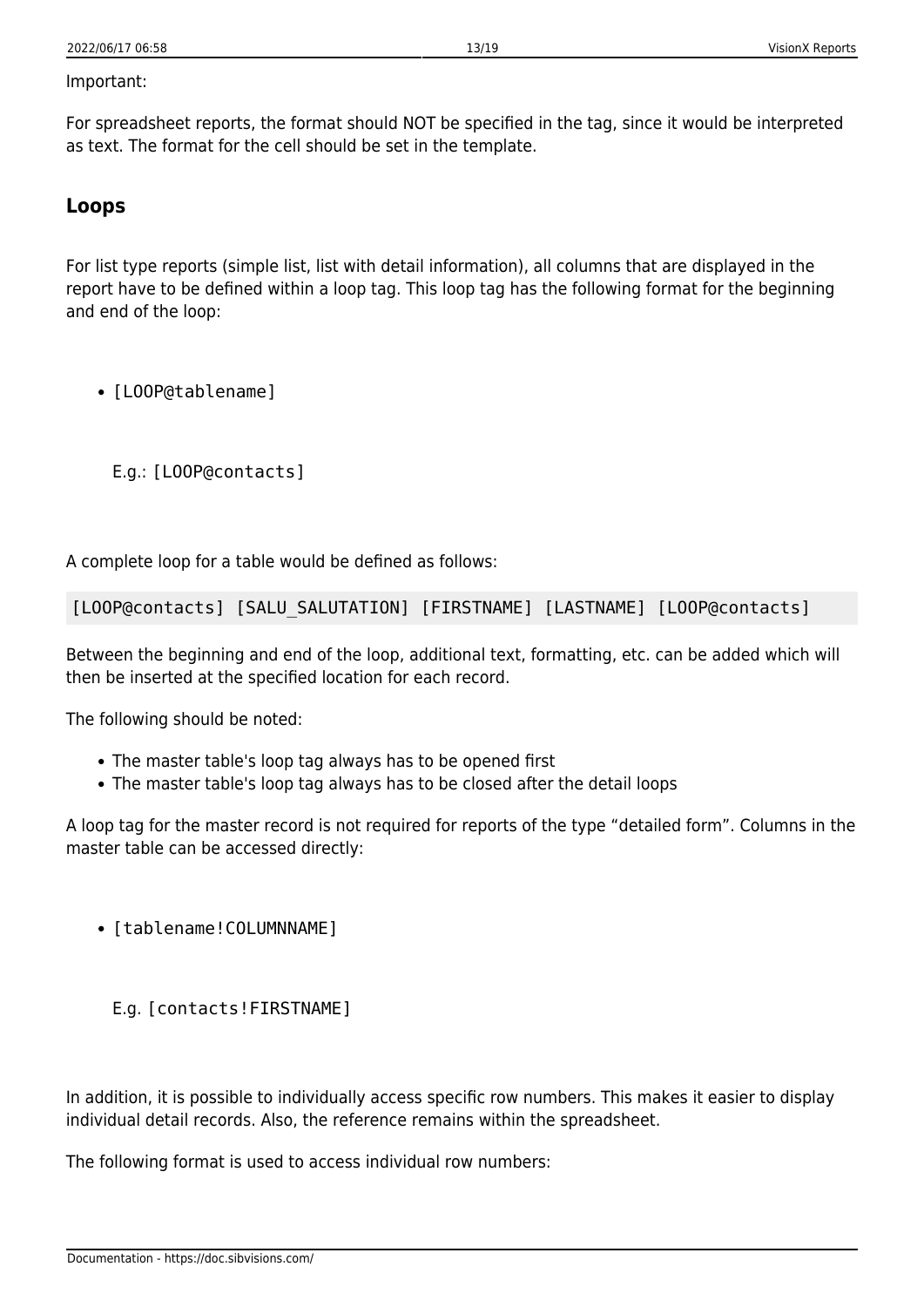• [LOOP@tablename#rownumber]

E.g. [LOOP@contacts#1][FIRSTNAME][LASTNAME][LOOP@contacts#1]

If only one value in the table is required, the following abbreviated form can be used:

- [tablename#rownumber!COLUMNNAME]
	- E.g. [contacts#0!FIRSTNAME]

#### <span id="page-14-0"></span>**Spreadsheet Example**

 $\pmb{\times}$ 

The report will then be displayed as follows:

| ◢              | A | B                                     | C               | D | E | F |
|----------------|---|---------------------------------------|-----------------|---|---|---|
| $\mathbf{I}$   |   |                                       |                 |   |   |   |
| $\overline{2}$ |   | Salutation                            | Mr              |   |   |   |
| 3              |   | Academic Title                        | B.S.            |   |   |   |
| 4              |   | Firstname                             | Eduard          |   |   |   |
| 5              |   | Lastname                              | Lee             |   |   |   |
| 6              |   | Street                                | Cardinal Drive  |   |   |   |
| 7              |   | Nr                                    | 3               |   |   |   |
| 8              |   | Zip                                   | 6340            |   |   |   |
| 9              |   | Town                                  | Groton CT       |   |   |   |
| 10             |   | Country                               | New Country 567 |   |   |   |
| 11             |   | Birthday                              | 25.06.1985      |   |   |   |
| 12             |   | Socialsecnr                           | 1231            |   |   |   |
| 13             |   | Health Insurance                      |                 |   |   |   |
| 14             |   | Filename                              | eduard.jpg      |   |   |   |
| 15             |   | Image                                 | $[[]]]$         |   |   |   |
| 16             |   |                                       |                 |   |   |   |
| 17             |   | Education                             |                 |   |   |   |
| 18             |   | Teaching                              |                 |   |   |   |
| 19             |   | Specialized training health service I |                 |   |   |   |
| 20             |   |                                       |                 |   |   |   |
| 21             |   |                                       |                 |   |   |   |
| 22             |   |                                       |                 |   |   |   |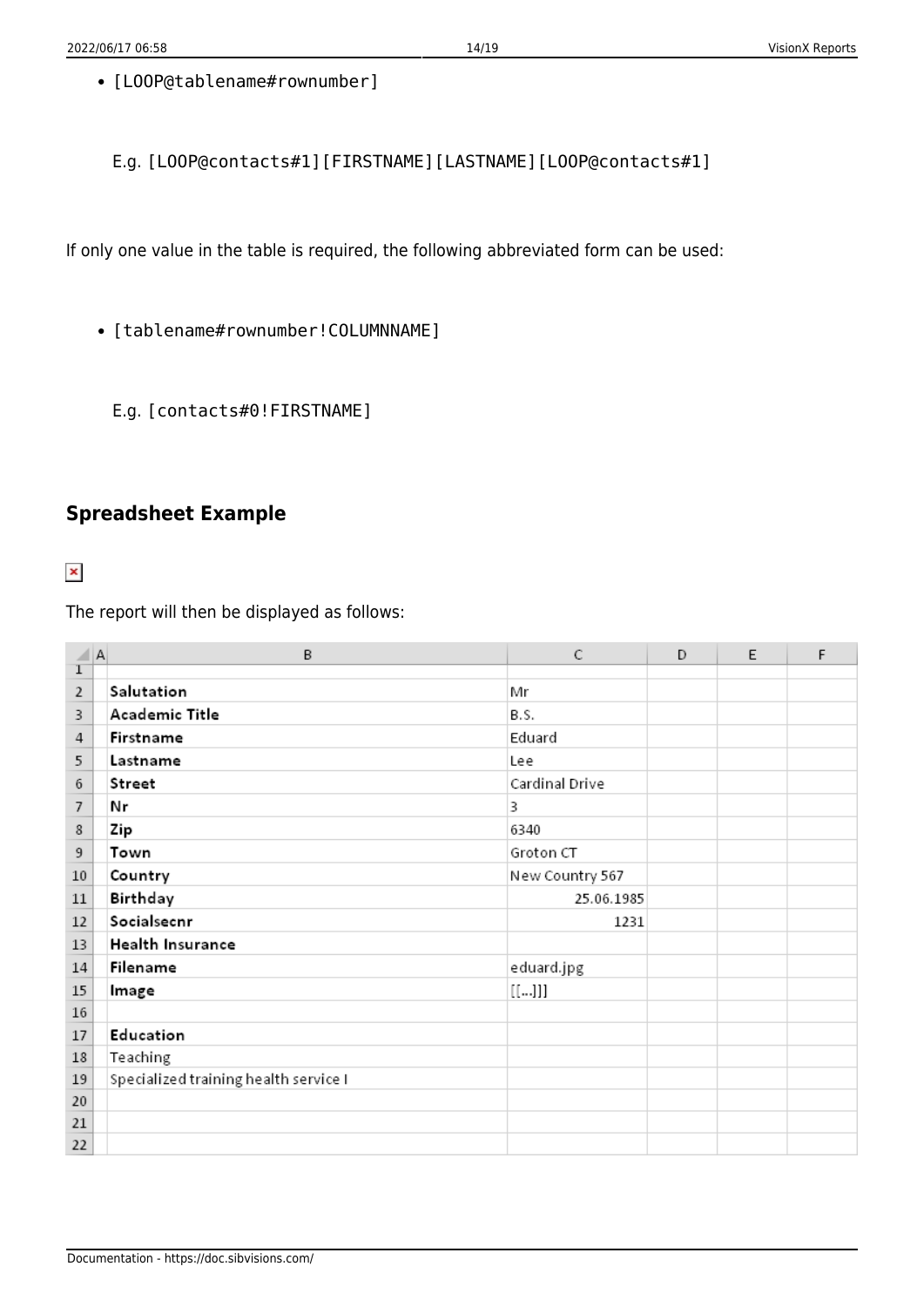#### <span id="page-15-0"></span>**XML Example**

 $\pmb{\times}$ 

The report will then be displayed as follows:

```
<2xml version="1.0" encoding="UTF-8"2>
 \mathbf{1}\mathcal{R}<!---<contacts-xmlns:xsi="http://www.w3.org/2001/XMLSchema-instance"
 3
    xsi:noNamespaceSchemaLocation="http://"/> --->
 4
    <contacts>
 5
     \cdots <DataRow>
 6
 7
    8
 \circ<firstname>Eduard</firstname>
     10
     1112\cdots <nr>3</nr>
13\cdots <zip>6340</zip>
14
    ....<town>Groton.CT</town>
    ----<ctryCountry>New Country 567</ctryCountry>
15- - - < birthday>25.06.1985</birthday>
16
     \cdots <socialsecnr>1231</socialsecnr>
17
18
     \cdots <heinHealthInsurance></heinHealthInsurance>
19
     <filename>eduard.jpg</filename>
20
     \cdots <image> </image>
21\cdots <Details>
     ·······<contEduc>
2.223
     24<educEducation>Teaching</educEducation>
25
26
        · √ √DataRow>
27
28
     Communicator
29
     \cdots \cdots \cdots \cdots \cdots \cdots \cdots \cdots \cdots \cdots \cdots \cdots \cdots \cdots \cdots \cdots \cdots \cdots \cdots \cdots \cdots \cdots \cdots \cdots \cdots \cdots \cdots \cdots \cdots \cdots \cdots \cdots \cdots \cdots \cdots \cdots \cdots30
     3132
     ·······</contEduc>
33
     ···≺/Details>
34
     \cdots </DataRow>
35
36
    \langle/contacts>
37
```
# <span id="page-15-1"></span>**Actions**

To display a report, it has to be associated with an action in the respective workscreen. For example, the report can be displayed at the click of a button or upon the selection of a specified filter criteria.

The following actions are available: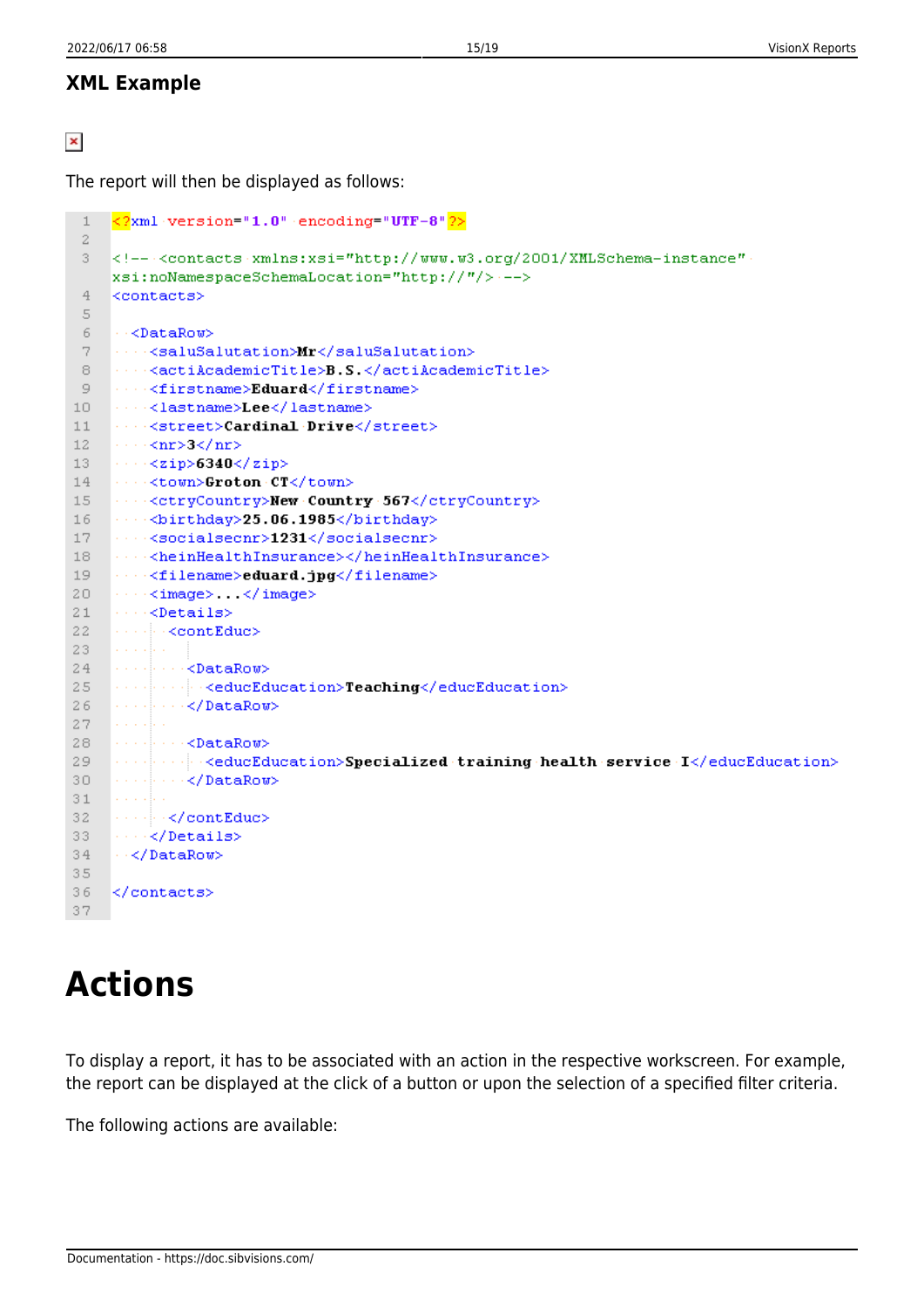## <span id="page-16-0"></span>**Show Report**

The specified report is displayed, either in a browser or using the related program (e.g. Word, Excel), depending on how the PC is configured.

Parameters: [List of all reports of the workscreen]

Example: Show Report | Form Report Contacts

## <span id="page-16-1"></span>**Download Report**

The specified report is downloaded. It can then be saved to the local hard drive and opened from there.

Parameters: [List of all reports of the workscreen]

Example: Download Report | Form Report Contacts

## <span id="page-16-2"></span>**Save Report**

The specified report is saved in a table. The save location is determined by two parameters: The report's file name is saved in a text column of the table; the file itself is saved in the current row of a table column of the type Image or File.

Parameters: [File name: List of all columns of all tables in the workscreen], [File: List of all columns of all tables in the workscreen] | [List of all reports in the workscreen]

Example: Save Report | [Contacts.Filename] | [Contacts.Image] | Form Report Contacts

Hint: This function can be used to save reports that are created by the application in a table. Example: lists, proposals and other business reports.

## <span id="page-16-3"></span>**Import Report (Merge)**

The specified report is imported. All of the report's data is transferred to the respected rows and fields of the workscreen. If the "Merge" option is selected, only modified, deleted, or new information is imported. Data that already exists is not added separately. If the "Insert" option is selected, all data rows, including existing rows (tested for similarity) are transferred. This functionality is only available for XLSX (Excel) and XML reports that were created using VisionX. Of course, the report templates can be edited. This command is used to import offline forms into the application.

Parameters: [List of all commands of the workscreen]

Example: Show Report| Import Report (merge) | Form Report Contacts (xls)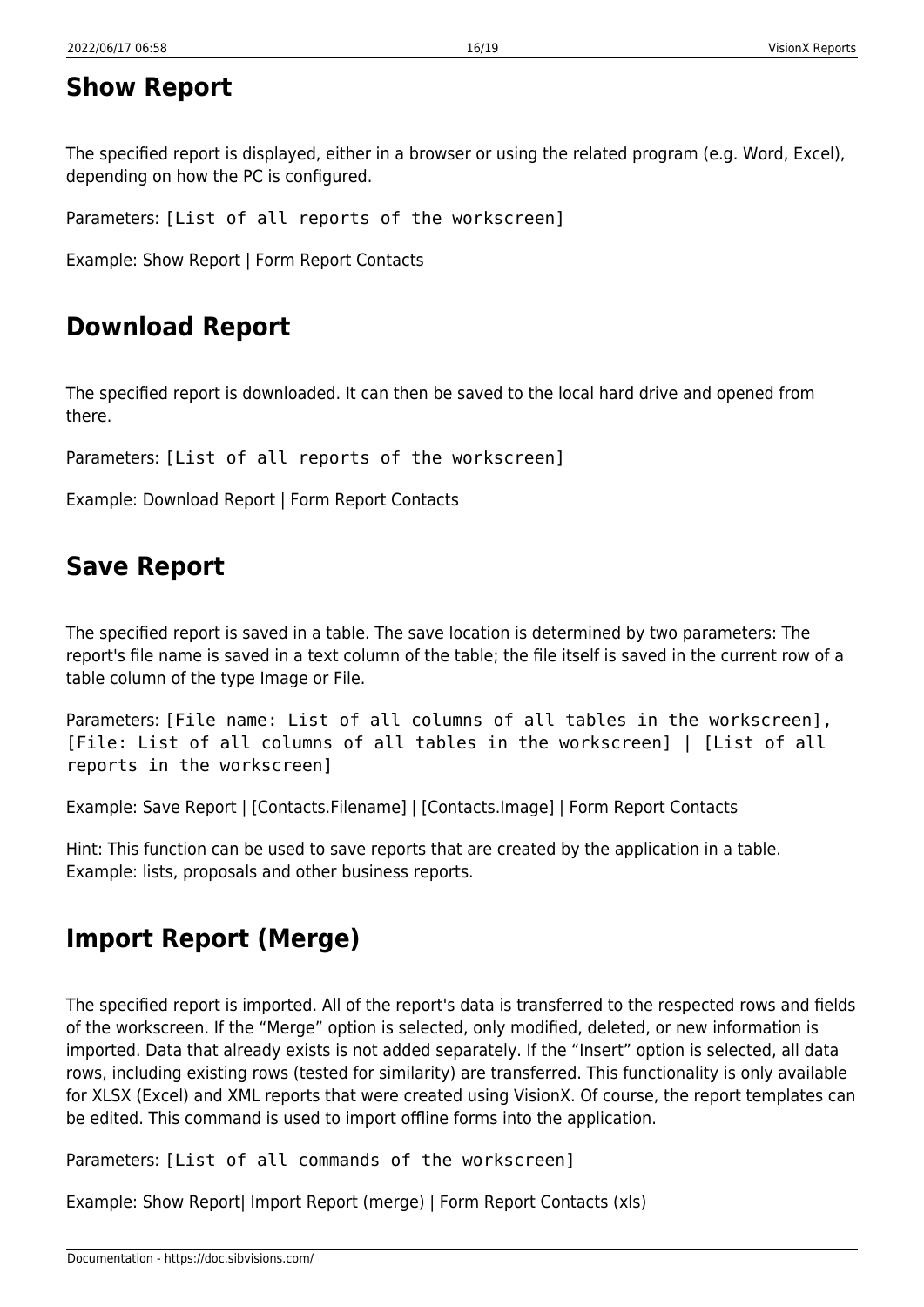## <span id="page-17-0"></span>**Import Report (Insert)**

See "Import Report (Merge)" above.

# <span id="page-17-1"></span>**Upload**

In general, only reports of the type spreadsheet and XML can be uploaded back into a workscreen after they have been modified locally. Requirements for successful upload include:

## <span id="page-17-2"></span>**XML**

Valid XML is required, since otherwise it cannot be read/parsed.

## <span id="page-17-3"></span>**Spreadsheet**

- An empty row is required after each end loop tag. This empty row also has to be added for rows that were filled in or expanded. If it is not added, the end of the table is not recognized.
- Only field containing values can be changed. If, for example, a label or the document style is modified, the uploaded file will no longer match the template and will generate an error message.

# <span id="page-17-4"></span>**Differences Between the Report Types**

## <span id="page-17-5"></span>**Document and XML**

#### <span id="page-17-6"></span>**Formatting**

If a particular format is required for an output value, it has to be specified separately. See [Formatting](#page-12-3).

## <span id="page-17-7"></span>**Spreadsheet**

#### <span id="page-17-8"></span>**Problems With File Contents**

File contents (both files and images) cannot be displayed in a spreadsheet and result in an error message. The respective columns should be removed from a spreadsheet report, either during the creation of the report or by subsequent editing of the template.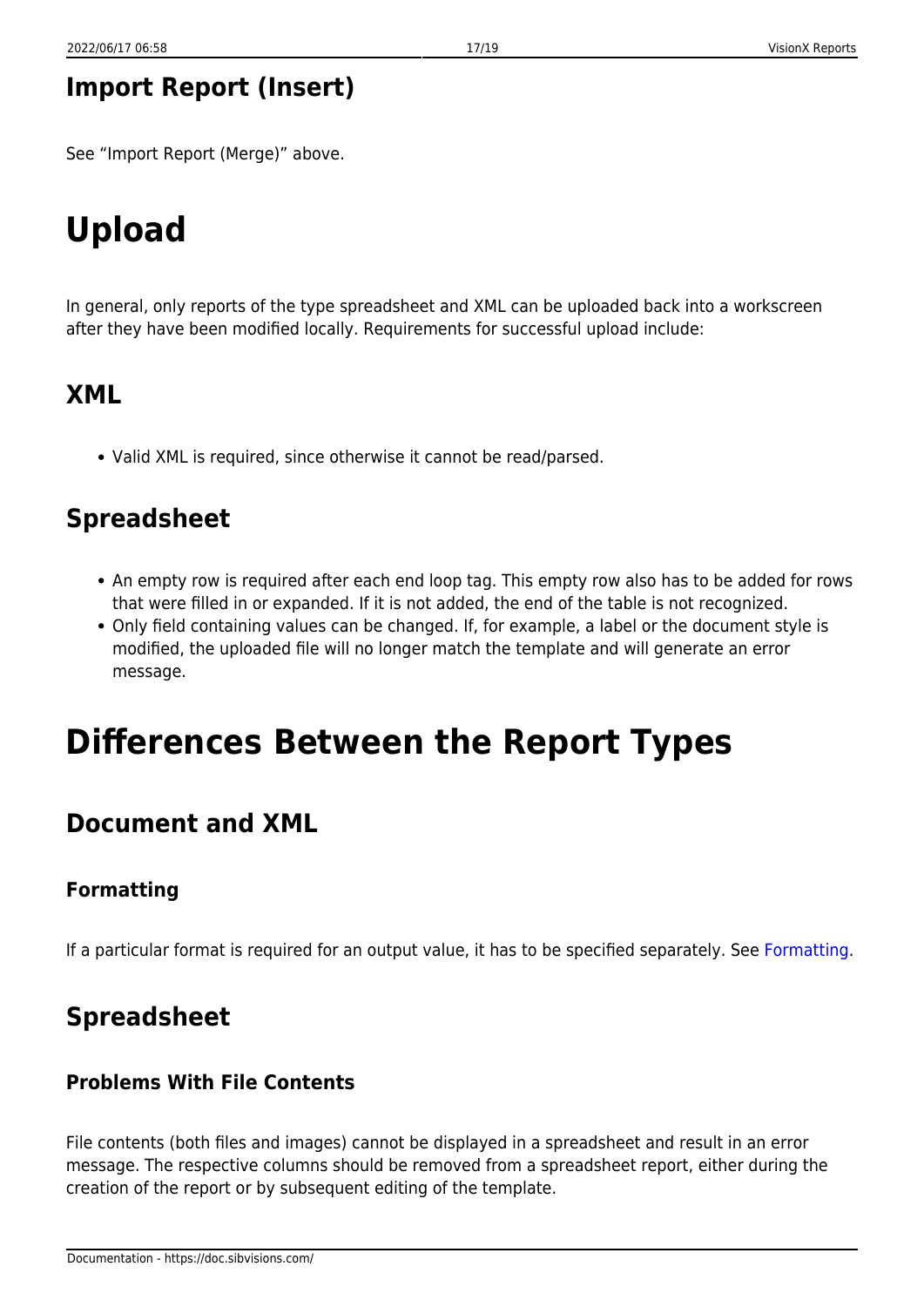## <span id="page-18-0"></span>**PDF Reports**

The creation of PDF reports is a little more involved compared to the creation of document or spreadsheet reports. A PDF report is created like a document or spreadsheet report but is afterwards converted into a PDF by using a PDF conversion service.

This has the advantage that the report templates are easily editable with Word or Excel. With the conversion an "immutable" document is created which can be easily archived and is better suited for being sent as information to clients.

The conversion itself is carried out by a PDF conversion service. This service must be provided by the customer and requires a Windows (server) system in combination with a conversion software. This software is offered in combination with VisionX depending on the chosen license.

The PDF conversion service must be configured once in VisionX. This can be done in the VisionX preferences.

 $\pmb{\times}$ 

Just the name and the address of the server are required for completing the configuration.

| Settings                                                      |        | 同      |
|---------------------------------------------------------------|--------|--------|
| Settings                                                      | 10     |        |
| Configure general application settings.                       |        |        |
| The server is required to create PDF reports.                 |        |        |
| toPDF Server http:// <server>/toPDF/services/Convert</server> |        |        |
| General settings                                              |        |        |
| English<br>Language                                           |        |        |
| Guides<br>Reset                                               |        |        |
|                                                               |        |        |
|                                                               |        |        |
|                                                               |        |        |
| Validate                                                      | Finish | Cancel |

After the PDF conversion service has been configured, the PDF options become available when creating new reports.

## <span id="page-18-1"></span>**Create Specification**

The application's menu contains the "Specification" option, which can be used to create the database